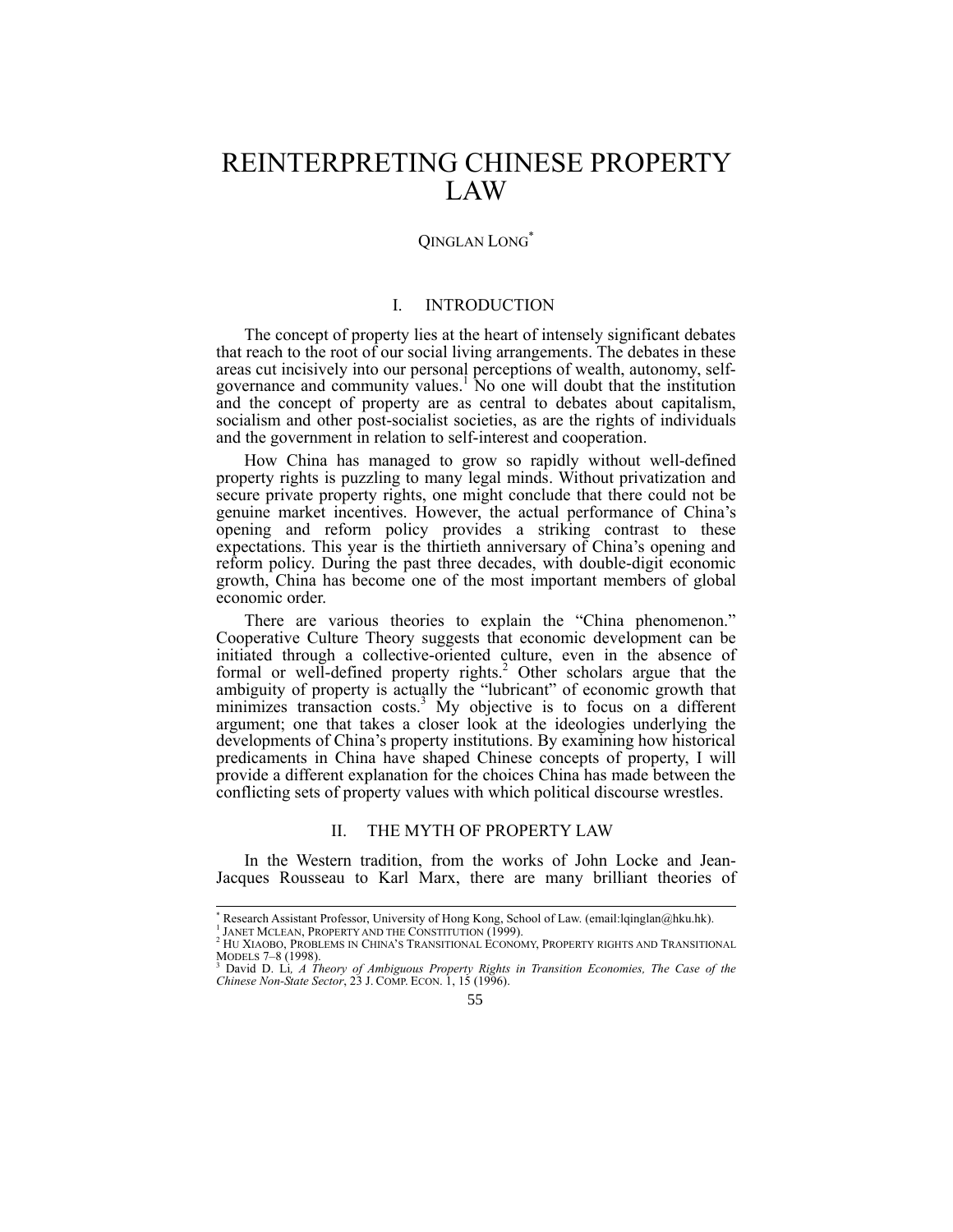property rights which have laid the foundation for the structures of their respective social frameworks. John Locke set out for the first time the theory of unlimited property as a natural right based on how the original owner mixes his labor with the previously unowned thing; and by commingling labor to the thing, he establishes ownership in  $it^4$  William Blackstone argued that the "right of property" comprised "the sole or despotic dominion that one man claims and exercises over the external things of the world, in total exclusion of any other individual."<sup>5</sup> G.W.F. Hegel wrote about the importance of property rights to the integrity of individual personhood.<sup>6</sup> Both Immanuel Kant and Hegel illustrated that the individual will, striving after freedom, requires the existence of a system of private property rights.<sup>7</sup> Within that system, men can work at tasks that will develop their distinct and individual personalities, as well as fit into an acceptable social order.<sup>8</sup> In contrast, Jeremy Bentham rested the property right on the principle of "utility" or the greatest happiness for the greatest number.<sup>9</sup> He offered the classical utilitarian defense of property institutions in terms of their efficiency as solutions to the problem of scarcity and mutual competition. Marx incisively criticized the dehumanizing effects of industrial capitalism and traced the reduction of human beings to commodities to the property relations of capitalism.<sup>10</sup> Later in the 1920s, an American jurist added a new dimension to the understanding of property. Morris Cohen argued property is sovereignty.<sup>11</sup> He argued that property is power over others under state rules. Charles Reich, in his famous article "The New Property," argued for the treatment of the manifold benefits flowing from state action in the economy, including money, benefits, services, contracts, franchises and licenses, as a new form of private property right.<sup>12</sup>

Broadly speaking, in the Western historical tradition, property institutions are inherently pluralistic. Among these property theories, there are two competing traditions. The first one is the wealth-enhancing concept of property or market property concept. The market property concept is the dominant idea of property, enjoying more recognition than the other tradition. This concept is closely connected with individual liberty to secure a zone of freedom for the individual in the realm of economic activity. Accordingly, the state must not meddle with individual property rights. Its only function is to protect the property rights. The theories of Locke and Blackstone belong to this category.

The second version of property is called "property as propriety." As noted by Carol Rose, under this concept of property, "[t]he purpose is to

 4 *See* JOHN LOCKE, TWO TREATIES OF GOVERNMENT (Thomas I. Cook ed., Hafner Publishing Co. 1966).

<sup>5</sup> W. BLACKSTONE, COMMENTARIES ON THE LAWS OF ENGLAND 471 (GEO. T.Bisel Co. 1922).

<sup>&</sup>lt;sup>6</sup> G.W.F. HEGEL, THE PHENOMENOLOGY OF SPIRIT (A. V. MILLER trans., Clarendon Press, 1977).

<sup>7</sup> *Id.*

<sup>8</sup> *Id.* 9 *See* C.B. MACPHERSON, PROPERTY: MAINSTREAM AND CRITICAL POSITIONS 47–48 (University of Toronto Press, 1978). 10 *See generally KARL MARX, ECONOMIC PHILOSOPHIC MANUSCRIPTS* (1844) (In order to appreciate

this proposition fully, please consult the aforementioned work).<br><sup>11</sup> See Morris Cohen, *Property and Sovereignty*, 13 CORNELL L. REV. 8 (1927).<br><sup>12</sup> See Charles A. Reich, *The New Property*, 73 YALE L. J. 733 (1964).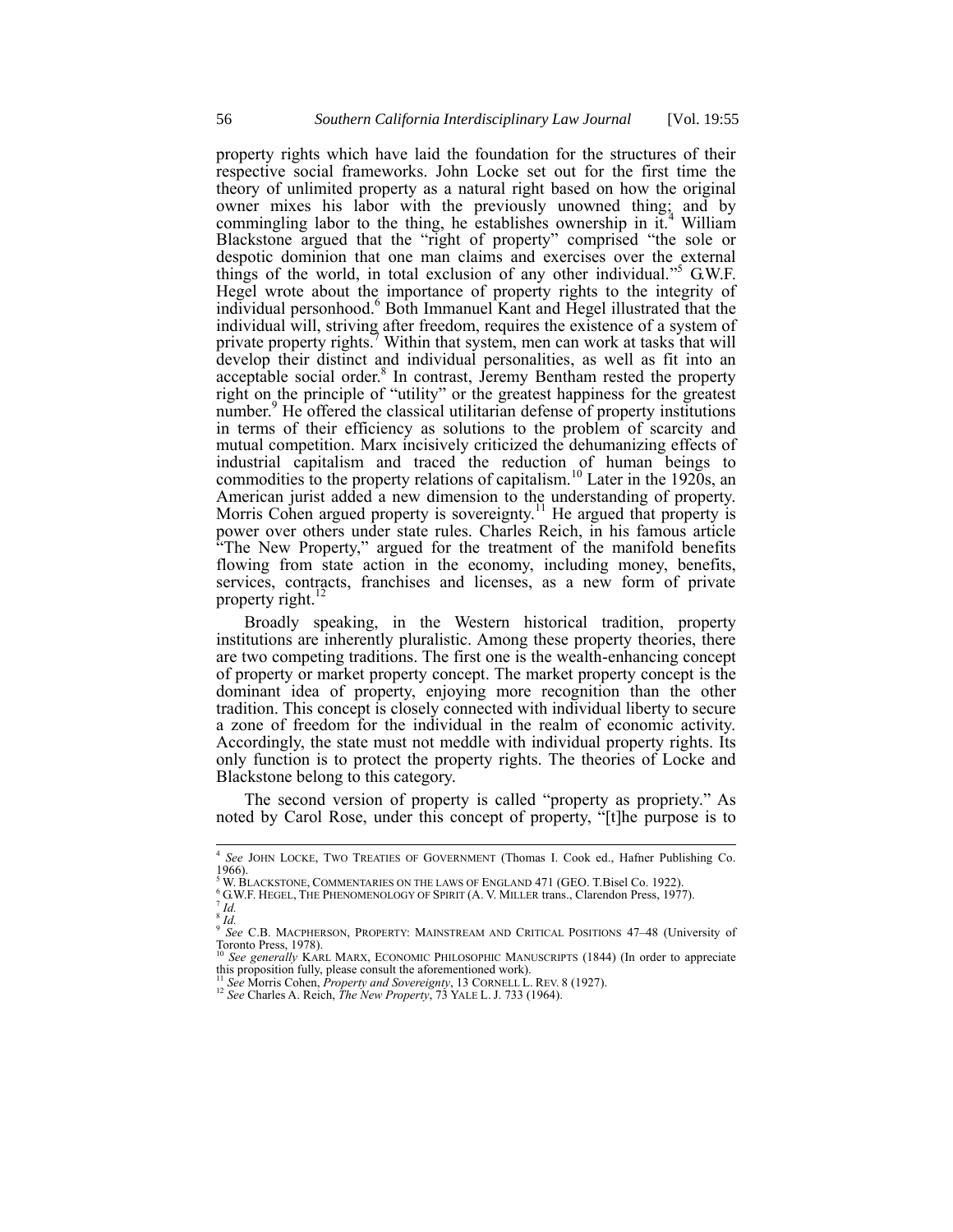accord to each person or entity what is 'proper' or 'appropriate' to him or her. And what is 'proper' or 'appropriate', on this vision of property, is that which is needed to keep good order in the commonwealth or body politic."<sup>13</sup> Under this understanding, the basic function of the institution of property is to advance the collective good of society. Individually owned property serves the common welfare and public good. This theory is closely associated with the works of Hegel, Cohen, Reich, and others.

The United States has been called the most market property-oriented society in the world. In modern America, the market is the dominant force in structuring social order. Individuals realize their ability through commodity-exchange relationships within the market.<sup>14</sup> That commodity-exchange relationships within the market.<sup>14</sup> That commodification has been one of America's "cultural commitments of property."<sup>15</sup> Private ownership is protected because it provides incentive to individual actors to realize their full potential in market transactions. And property-as-commodity allows individuals to satisfy their personal preferences and to increase their wealth through market exchange. The successful man is the one who foresees effective demand and makes the greatest profit in the transaction. Individual action in the marketplace has always been a core ideological precept of American modern culture. From the modern view, the autonomous self is, as T.J. Jackson Lears has observed, "a Promethean figure, conquering fate through sheer force of will."<sup>16</sup> Individuals who are freed from restraints can realize their authority through commodity-exchange relationships to generate greater productiveness and wealth.

The political implication of the commodity theory of property is the moral priority of individuals over all the community, a theory commonly associated with Locke. Under this understanding, the property right is a natural right of unlimited appropriation. The purpose of property rights is to create walls that insulate each individual from encroachment by the state and by other individuals. Jennifer Nedelsk describes this view as the following:

To designate property as a constitutional right conveys the idea of property as essentially a private right requiring insulation from public interference and control. In short, constitutionalizing property is an extremely powerful symbol of the public-private divide which designates governmental measures affecting property as public 'interferences' with a sacred private realm-which then bear the burden of justification.<sup>17</sup>

As a fundamental American value, the dominant image of property is a basic individual right against government encroachment. To protect private ownership is to create a zone of security from the threatening of state.

<sup>1</sup> <sup>13</sup> CAROL M. ROSE, PROPERTY AND PERSUASION 58 (1994).

<sup>&</sup>lt;sup>14</sup> GREGORY S. ALEXANDER, COMMODITY AND PROPRIETY 11 (1997).

<sup>15</sup> *Id.* at 17.

<sup>&</sup>lt;sup>16</sup> T.J. Jackson Lears, No Place of Grace: Antimodernism and the Transformation of American Culture, 1880–1920 17–18 (1981). <sup>17</sup> Jennifer Nedelsky, *Should property be constituitonalized? A Relational and Comparative Approach,*

*in* G.E. van Maanen & A.J. van der Walt, eds., Property on the Threshold of the 21st CENTURY (1996).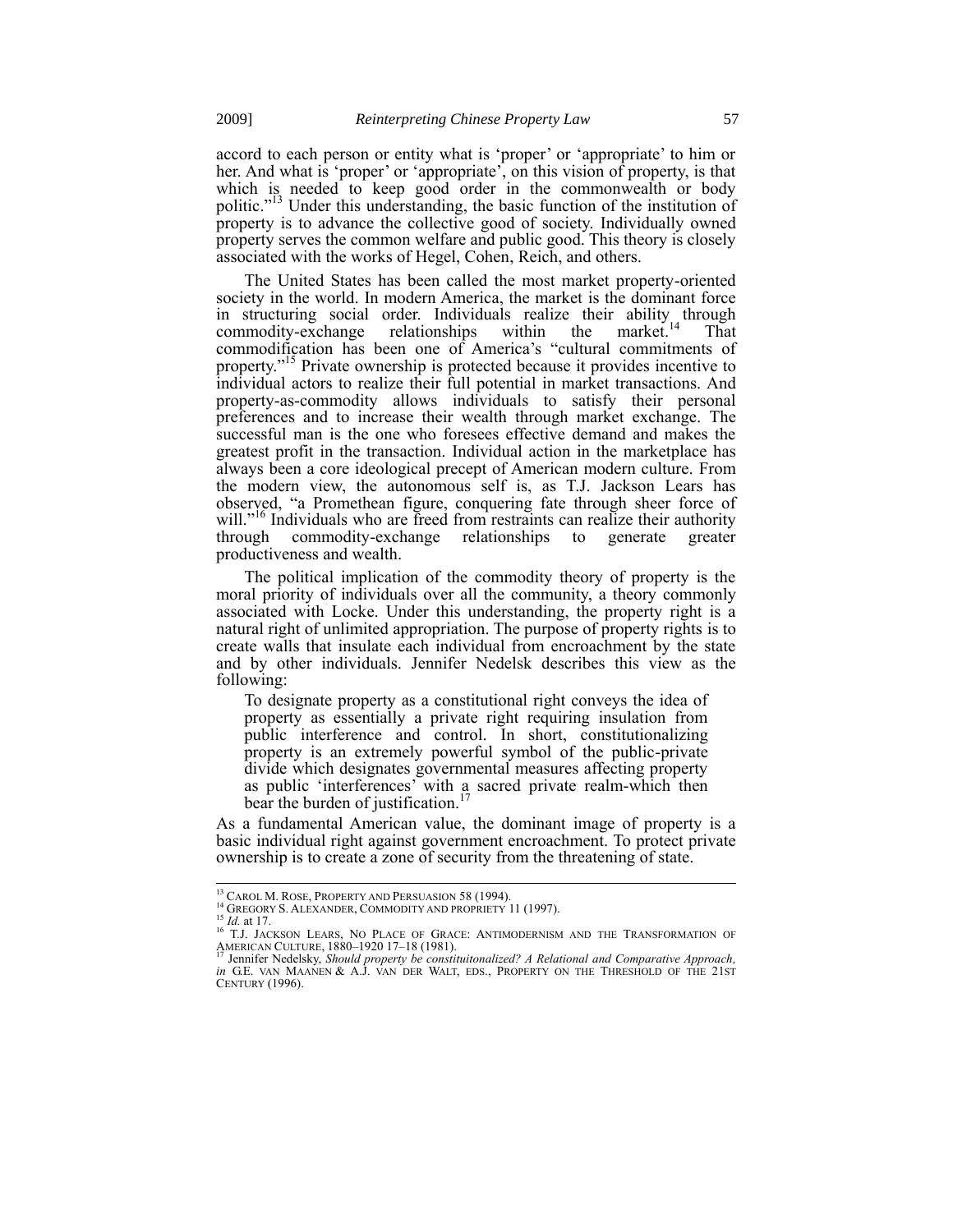### III. THE EVOLUTION OF CHINESE PROPERTY SYSTEM

So pervasive is the concept of property as a market commodity that there have been few serious ideological challenges to this dominance. Under this theory, a formal and well-defined system of property rights is the precondition for economic prosperity. The "China phenomenon," however, defies this widely-accepted system. China's steady and rapid economic growth derived from a very vaguely-defined property institution.

The fundamental principle of property rights in China is the State's absolute ownership. All land in China is owned either by the State or by Agricultural Collectives. The State can requisition land from Collectives when the State determines that it needs the land for public purposes. The biggest concern for Chinese private property rights is the threat of government taking. The only limitation placed upon the State is that such takings must be  $\ddot{\tilde{}}$  in the public interest.<sup>5</sup> The "public use" in relation to takings is undefined or quite vague. Any commercial use can be said to be a "public use" if the government is involved. Although the Constitution requires that the State shall make compensation for land expropriated or requisitioned, many individuals receive significantly less compensation than they would under market values.

Since the late 1970s, as part of a government program to establish market transactions as a means of increasing productivity, property rights have become the leading force of economic reform. In urban areas, China amended its Constitution to provide for the transfer of land use rights.<sup>18</sup> It showed that the Chinese government recognized that a private party may have a right to use land owned by the state in a way that creates a valuable market commodity. This "granted land use right" can last between forty or fifty years for various commercial and industrial uses, and up to seventy years for residential purposes.<sup>19</sup> For the Agricultural Collective-owned land, the "household contract responsibility system" is in practice. Based on the number of laborers in particular households, collectively-owned lands along with adjacent spaces are partitioned and allocated to each household for a fixed term. The households are responsible for managing their allocated lands and are allowed to keep any surplus produce after meeting quotas.<sup>20</sup> The peasants, free to sell their surplus in the open market, now had an incentive to maximize their gains by increasing production. The "household responsibility system" was an immediate success, improving agricultural productivity significantly.

The State-owned enterprise reform introduced more responsibility to the domain of individual directors' autonomy and gradually separated user rights from state control. The workers and directors in State-owned enterprises ("SOE") start to generate personal economic rewards for

<sup>&</sup>lt;sup>18</sup> XIAN FA amend. art. 10 (1988) (P.R.C.): "No organization or individual may appropriate, buy, sell land or otherwise engage in the transfer of land by any unlawful means. The land-use right may be transferred in accordance with the provisions of laws." <sup>19</sup> *See generally* PATRICK A. RANDOLPH & LOU JIANBO, CHINESE REAL ESTATE LAW 85–93 (Kluwer

Law International 2000).<br><sup>20</sup> Frank Xianfeng Huang, *The Path to Clarity: Development of Property Rights in China*, 17 COLUM. J.<br>ASIAN L. 191, 216 (2004).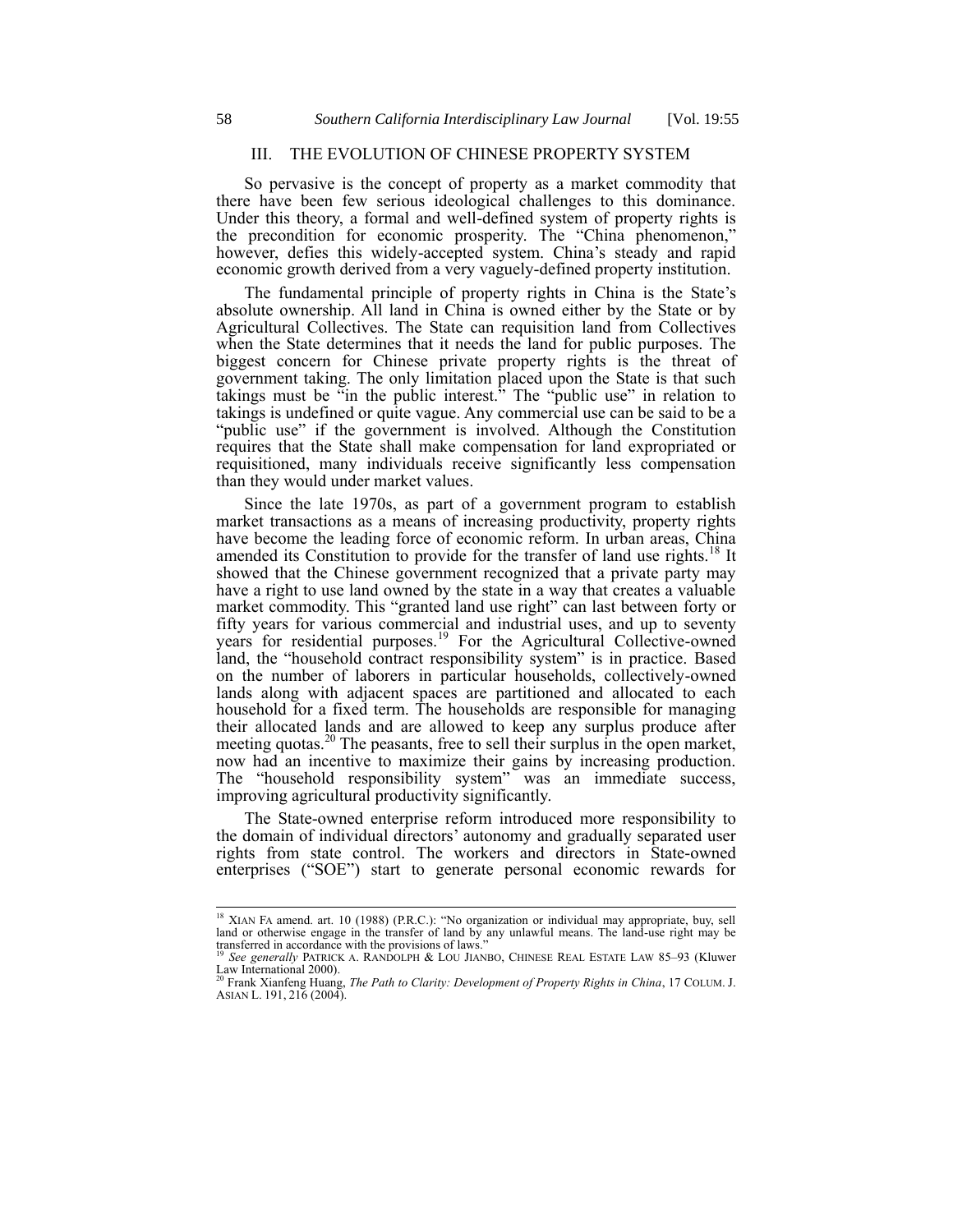themselves, extractor rights.<sup>21</sup> Extractor rights are similar to "residual control rights" but they give the incentives to the workers and managers of the SOE to produce more efficiently so that they receive more benefits, the extractor rights.<sup>22</sup> Under the old party-state of Chinese socialism, the state owned the industrial system and the decisions regarding management were made by the central government. The economic reform delegates decisionmaking authority to the managers in the enterprises, allowing them to retain a part of their profits to refurbish their plants and to provide material incentives to workers. And by separating user rights from ownership, the party and central government are excluded from micro-economic decisions, while managers and directors of the enterprises have more autonomy in the decision making arena.

China did not contribute to the original Western legal concept of property law. But the current property framework reflects the creative responses of China to the spirit of the time. It eliminated the extreme socialist equalitarian thinking, allowed private property into the socialist market economy, did not provide jobs to everyone, and gave up the centralized planned economy. Within a short period of time, China underwent drastic changes and achieved stunning outcomes. These outcomes cause one to pause and consider the essential factors and ideological supports which account for these transformations.

For any given system, change does not take place in an intellectual or social void. There are always historical and ideological elements behind the institutional structures. What is the ideology behind China's choice of an American-style market property theory to carry out its economic reform? It is especially puzzling, considering its civil-law tradition, that China decided not to adopt Germany's property-as-propriety philosophy.<sup>23</sup> One way to look at China's choice of property system is by examining the psychologically deep-rooted urgency China takes in searching for national wealth and power. This collective sense of anxiety can be traced down to the late nineteenth century when Chinese cultural tradition clashed with Western forces for the first time. Some, no doubt, would object vehemently to any suggestion that relates China's choice of a property system with its

 $\overline{1}$ 

<sup>&</sup>lt;sup>21</sup> Hu XiaoBo, Problems in China's Transitional Economy: Property Rights and TRANSITIONAL MODELS 10 (World Scientific & Singapore University Press, 1998). <sup>22</sup> *Id.*

<sup>&</sup>lt;sup>23</sup> German constitutional jurisprudence has its roots in civic republicanism. It does not treat property as a market commodity for wealth maximization, as the American economic theory of property holds, but for self-realization or self-development. That is, property is fundamental insofar as it is necessary for individuals to develop fully both as moral beings and participating members of the society. German constitution embraces Sozialstaat (social welfare state.) The notion of public welfare assures that no one lives in poverty and it tries to avoid gross inequalities through the social distribution of wealth. The state is under a constitutional obligation to guarantee a minimal subsistence for its citizens. To Americans, this interventionist character of the Sozialstaat undermines the very idea of individual liberty. But the core of German property right is in favor of a relationship between individual and community in the sense of a person's dependence on the community . . . . Its purpose is not negatively building up the wall against the state' intervention; but positively securing the material conditions necessary for individuals to realize their potentials and become responsible members of society. *See generally* Gregory S. Alexander, Property as a Fundamental Constitutional Right? The German Example, 88 CORNELL L. REV., 733-779 (2003).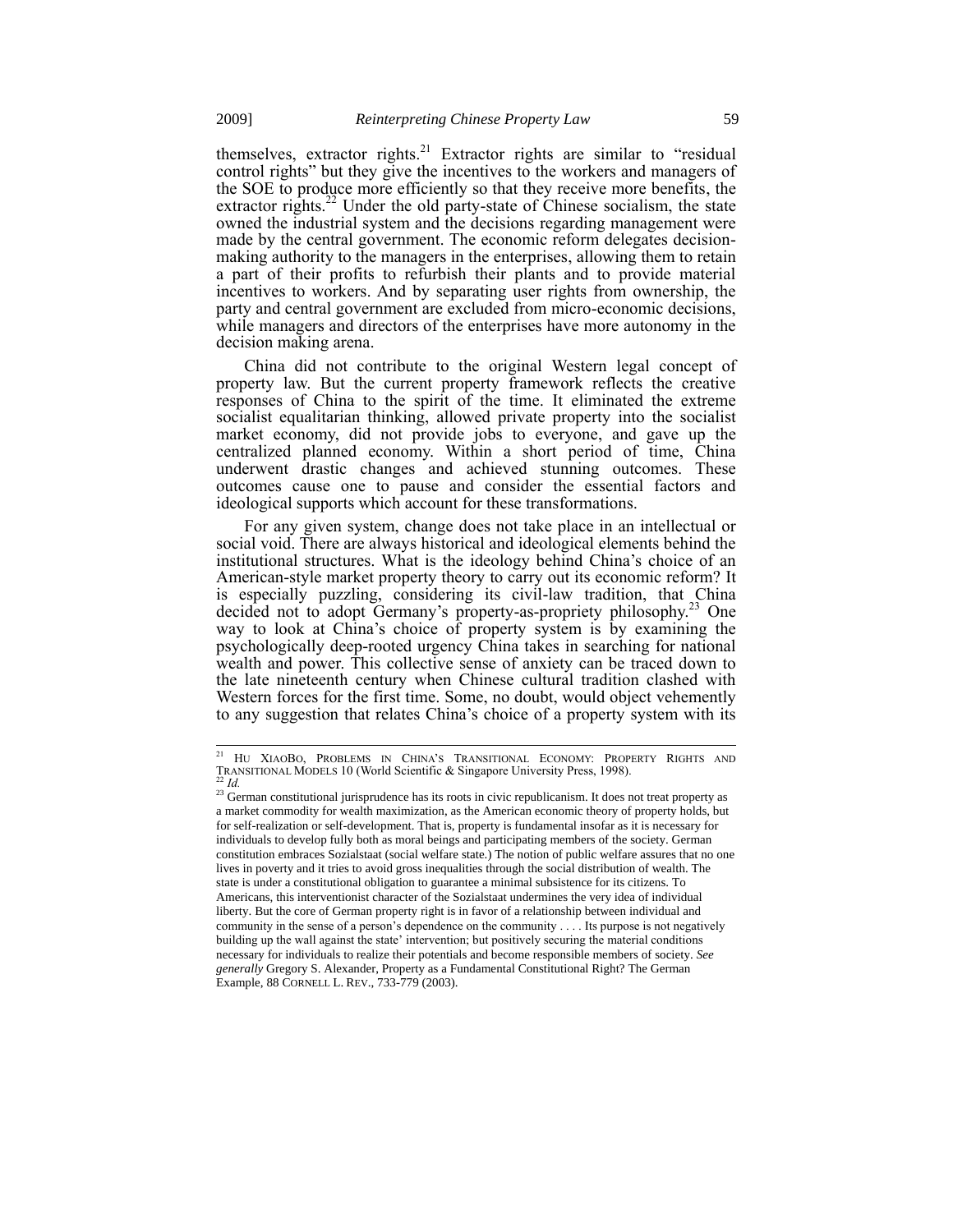nineteenth century search for wealth and power. But a candid, retrospective glance would indicate they are closely intertwined. The ideologies from that era shape the intellectual and physical social outlook of modern China. China's property institutions react to the social, political and economic changes in China to define the shared sense of social order and its propriety. The property system is an instrument by which Chinese society seeks to realize the purposes of its members in historical moments.

The Opium Wars of the 1840s and the Taiping Rebellion of the 1850s signaled a perpetual pattern of domestic trouble and foreign invasion in modern Chinese history. The encroachment of the Western powers from the coast to the interior and the total collapse of the Chinese defense occurred in one generation. H.B. Morse has categorized the period 1834–1860 as one of "conflict," 1861–1893 the as one of "submission," and 1894–1911 as one of "subjection."<sup>24</sup> The government of China gradually became a tool in the hands of foreign powers. A helpless, impotent Manchu government allowed foreigners to slice the country into spheres of influence. The humiliating treaties after the two Opium Wars forced China to pay millions of silver taels and cede its land, including Hong Kong, at gunpoint.<sup>25</sup> The crippling defeat in the First Sino-Japanese War and the Treaty of Shimonoseki further reduced China into a dismantled semi-colony. The very survival of their nation and race was at stake.

Chinese traditional order collapsed quickly after encountering the Western powers. When China first became conscious of Western military superiority, many Chinese intellectuals realized that China's lack of wealth and power led to China's defeat at the hands of aggressive Western powers. Thus China would have to master Western knowledge and gain the strength of the Western nations in order to save itself. But what did the West have that China lacked? Where did the crucial difference lie? The question was not raised as a disinterested inquiry. It was thrust forward by urgent, overriding concerns with the very survival of the Chinese state. Waves of national reform and revolution were launched to answer this question. The "Hundred Days of Reform" within the imperial system in 1898, Sun-Yat Sen's revolution and the first Chinese republic in 1911, the May Fourth Student movement in 1919, the establishment of Chinese communist government, and the contemporary reform and open policy are all rooted in this collective effort of strengthening the nation through economic wealth and power.

In the late nineteenth century, Chinese intellectuals, when facing internal decay and external aggression, also began to probe Western political and ideological institutions. They discovered that Western power is more than a matter of the machine of industry and military considerations. Their industrial and military advantage was deeply rooted within the whole political, ideological and social structure of Western society.

 $\frac{1}{2}$ 

<sup>&</sup>lt;sup>24</sup> RANBIR VOHRA, CHINA'S PATH TO MODERNIZATION, A HISTORICAL REVIEW FROM 1800 TO PRESENT 36 (Prentice-Hall, Inc. 2000). <sup>25</sup> *Id.* at 31–44.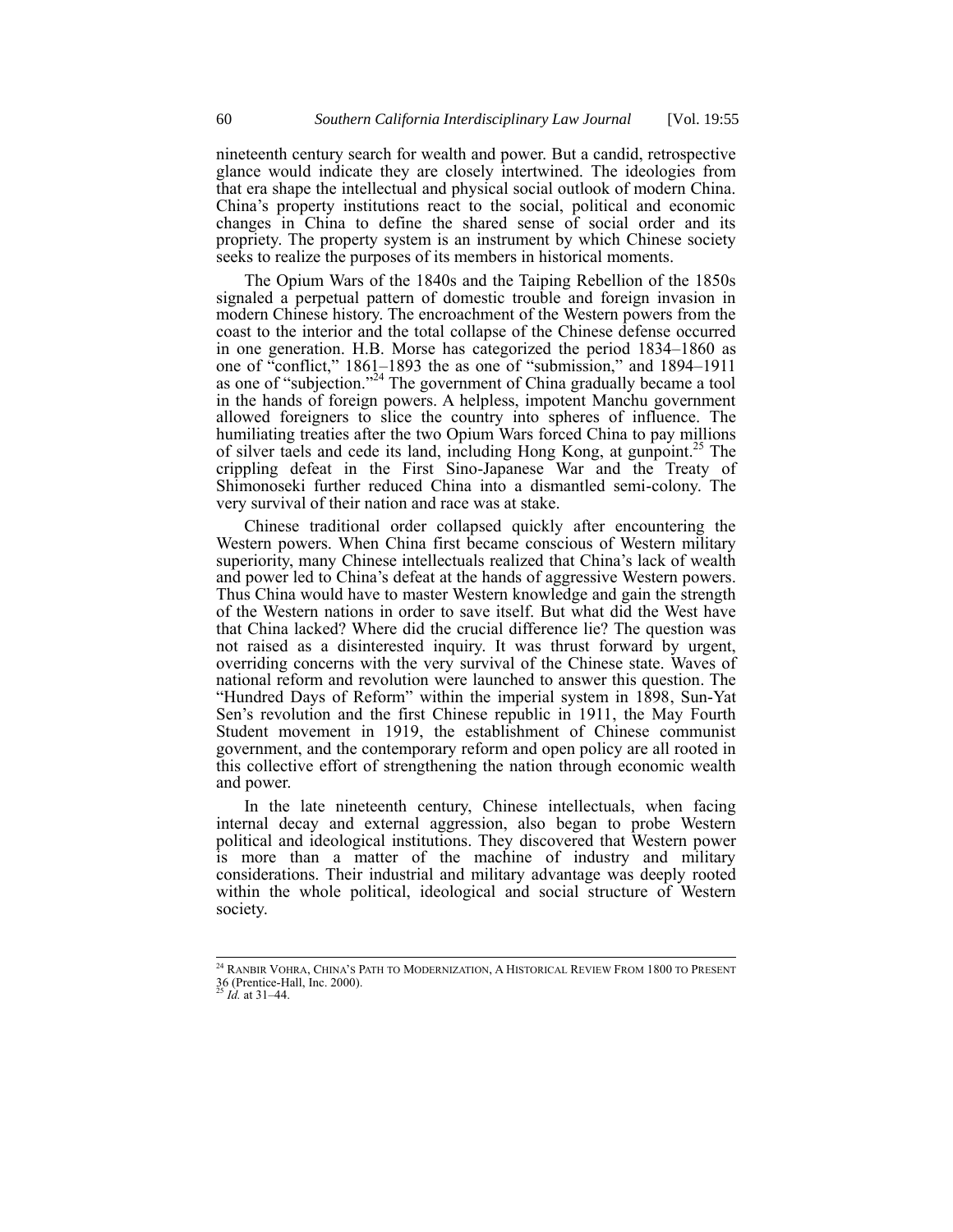Yan Fu was one of the first Chinese scholars to introduce Western thoughts into China. His work remains influential and is a fundamental feature of the consciousness of China even today. Yan Fu's biggest contribution was his translation of Thomas Huxley's *Evolution and Ethics*,<sup>26</sup> which introduced social Darwinism into China. According to social Darwinism: "Living things struggle among themselves in order to survive. Nature selects and preserves the superior species."<sup>27</sup> It follows that humans are born in a limited place and they come into conflict with each other. People struggle for survival. There is also a struggle between different nations. The weak invariably become the prey of the strong; the dim invariably become subservient to the clever. This explains why some states are strong and others weak.<sup>28</sup> It is the struggle for existence which leads to natural selection. Hence, within the human realm, it is the same rule of survival of the fittest that demands assertive energy and emphasizes the actualization of human potential in competitive situations. The West has exalted human energy in all its manifestations. The story of Prometheus in the West is one example of a release of energy, exemplified when Prometheus frees himself from the chains with which Zeus had shackled him to a rock. The Promethean surge identifies human spirit not with passivity and withdrawal, but with energy and self-assertion that leads to the realization of individual potential on an even higher level of complexity and heterogeneity.<sup>29</sup> The Promethean nature of Western modernization has led to its people's conquest of external nature and progressive augmentation through wealth.<sup>30</sup> In other words, the Promethean nature of Western civilization has produced the West's enormous output of wealth and power.

These ideas of "natural selection and survival of the fittest" caught the imagination of nineteenth century Chinese reformers because they helped explain the failings of China as a nation. More importantly, it provided a much needed theory for Chinese survival. The survival of China as a nation depended entirely on its capacity to adapt itself to changing environments and to make itself fit and strong. With absolute conviction, China saw selfstrengthening as the only way to escape becoming the prey of the strong Western powers.<sup>31</sup> Preserving the state was now inconceivable without "self-strengthening." "Self-strengthening" was no longer possible without movement in the direction of modernization and industrialization. The Chinese started to believe in key terms such as: energy, dynamism, struggle, self-assertion and the fearless realization of all human potential. They also began purposefully to search for the right instruments to apply

-

<sup>&</sup>lt;sup>26</sup> BENJAMIN SCHWARTZ, IN SEARCH OF WEALTH AND POWER, YEN FU AND THE WEST 100 (BELKNAP PRESS OF HARVARD UNIVERSITY PRESS, 1964).

<sup>27</sup> *Id.* at 45–46.

<sup>28</sup> *Id.* at 55. <sup>29</sup> *Id.* at 236.

<sup>30</sup> *Id.* at 239.

<sup>&</sup>lt;sup>31</sup> HU SHI relates in his SSU-SHI TZU-SHU (AUTOBIOGRAPHY AT FORTY; Tai Pei, 1954): "Not many years after the translation of Evolution and Ethics, it became highly popular throughout the country and became the favorite reading of secondary school students. After China's frequent military reverses, particularly after the humiliation of the Boxer years, the slogans of 'Survival of the Fittest' became a kind of clarion call."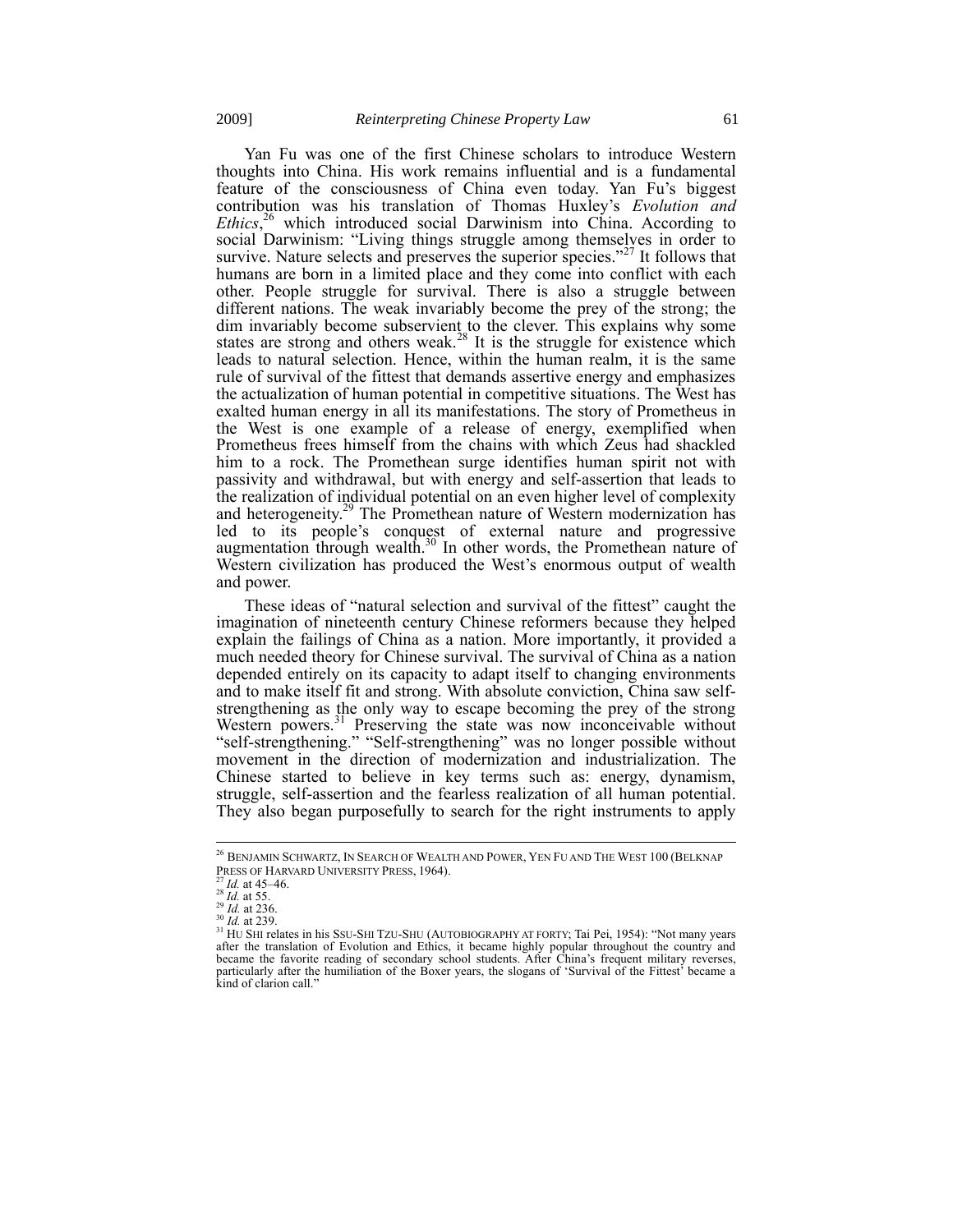the human energy to the increase of national wealth. The market property system became an agent of this progress. The classical market property releases the energy from individuals and gives them incentives for greater productivity. The myth of Prometheus underlies modern legal culture's perception of the role of market property. Under market property rule, material progress is the result of the actions of individual actors realizing their full potential in market transaction. By freeing individuals from artificial constraints, the concept of market property promotes efficiency and generates more wealth. This line of ideology resonates powerfully with China's desire for national wealth and power. This explains why it is ready to embrace the market property system as a means of achieving its centuries-old desire for national revival. However, this effort of market property reform had been long delayed due to the civil war and communist revolution led by Chairman Mao. It did not occur until the late 1970s after Mao's death.

As mentioned above, Yan Fu's social evolutionism of "survival of the fittest" was widely spread in China beginning in the nineteenth century. It became the underlying theory and was entangled with all the separate ideological currents throughout modern Chinese history: both nationalist and communist.

In fact, communism and nationalism were fused in wartime China. The demands of national crisis, rather than the logic of communism, brought the Communist parties to power. Marxism offered a satisfactory explanation for China's ills at the outset of Russia's revolution. China's weakness was not because of its own tradition, but because of foreign imperialism and feudal warlords.<sup>32</sup> In essence, the Communist Party was seen as the leader of a war-energized, radical nationalist movement. By accepting Marxism, the Chinese would be part of a historical progression that would place them ahead of Western capitalism. The Chinese communist version of Marxist ideology was viewed as an adjunct to Chinese nationalism—that is, as a "national myth" serving the newly created Chinese nation.<sup>33</sup> Under the Communist Party, China finally regained its independence. However, the Socialist Property Theory linked with Mao's plan of mass mobilization literally brought China to an economical collapse, especially during the Cultural Revolution. It called for ideology and politics to remain in command of economical production, yet there was no synchronization between production and demand. The cost was physically and emotionally exhausting. Resources were wasted; machinery broke down.

As early as the inauguration of the People's Republic of China ("PRC"), there were "two lines" on China's path to modernization.<sup>34</sup> Opposed to Mao's ideology were pragmatists who believed that economic development should have precedence over socialization. Their goal was higher production through efficiency. These pragmatists believed material incentives should be allowed to replace Maoist-style social ideological

<sup>32</sup> VOHRA, *supra* note 24, at 121.

<sup>&</sup>lt;sup>33</sup> CHALMERS A. JOHSON, PEASANT NATIONALISM AND COMMUNIST POWER, THE EMERGENCE OF REVOLUTIONARY CHINA 1937–45, at ix. (Stanford University Press, 1962).<br><sup>34</sup> By and large, all pragmatists agreed with Liu Shao-qi and Deng Xiaoping, leaning toward the Liusit

camp. Those who supported Maoist position are called ultralefitists.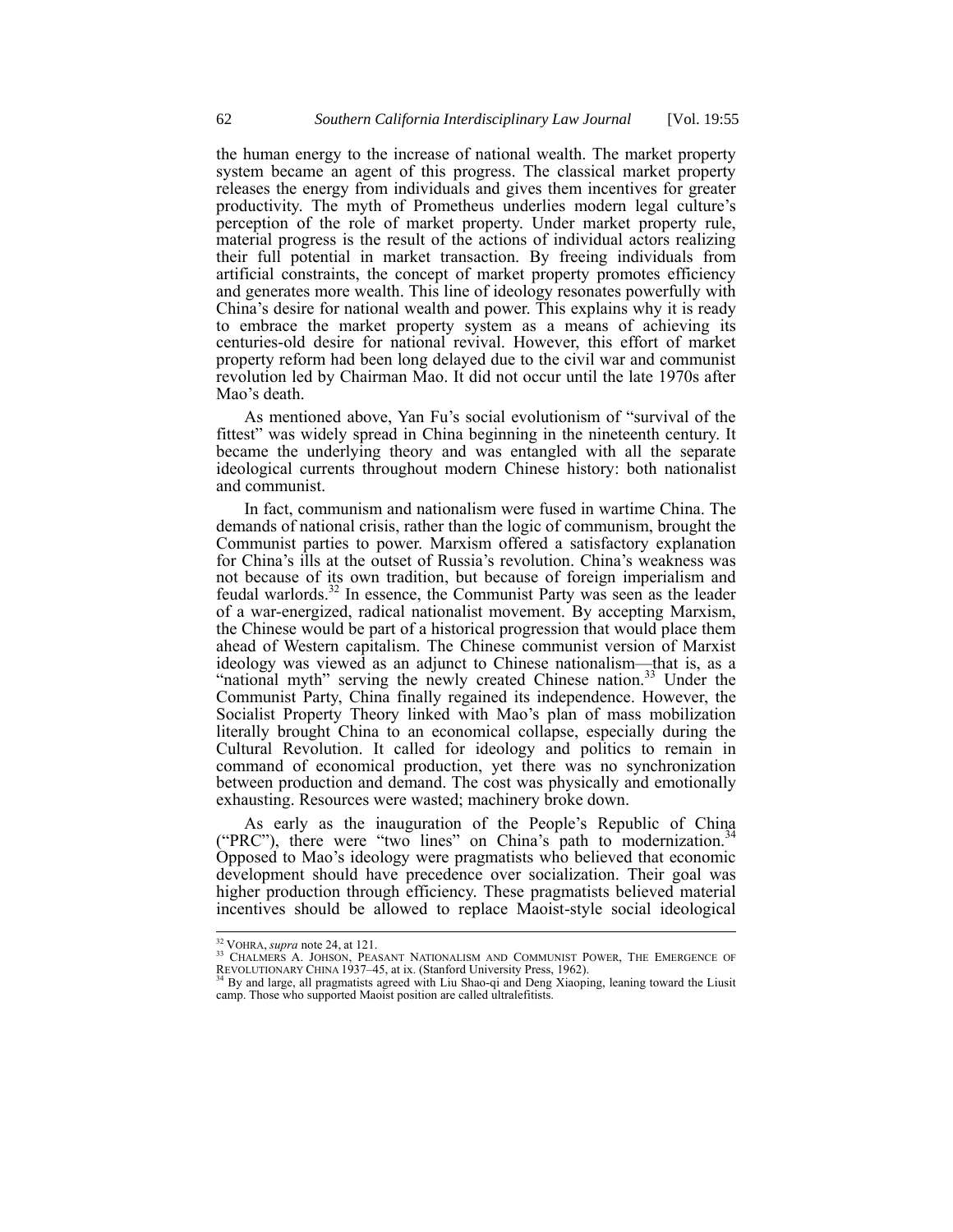incentives, overlooking the existence of a need for class struggle. After Mao's death, Deng Xiaoping reversed Mao's course and started an economic-oriented path to modernization. The overall intent of the reforms was to make China a modern industrial nation. Facing total chaos and complete economic collapse, which followed the Cultural Revolution in 1976, the spirit of the time called again for national wealth and social order. After 100 years of struggling and searching, China found itself back in the same place, asking the same question: "How can China achieve wealth and power as it struggles for survival as a nation?" The lesson for China was clear: if it is ever to achieve modernization, Mao's approach of "politics in command" has to be reversed and it must orient its people toward economic activities and improve the economic system to release the people's economic energies. This time, nothing could lie in the way of carrying out the modern market property reform, which releases people's economic energy. Under the classical economic view, property as an institution maximizes the wealth most effectively because it satisfies individual preferences and helps individuals realize their full potential.<sup>35</sup> Without property rights, people would have to continually fight for resources as a result of scarcity. Instead, a property institution allocates a different share to each individual. This gives each owner a sense of security so that he will not waste time and energy on fighting but focus on cultivating and manufacturing. In this way, property makes resources more valuable and increases wealth. $36$  Besides that, exclusive property rights identify who has what, making trades possible and more efficient. This means that a property system encourages people to work with the resources and then to make gains from trading their things. As a result, value increases.<sup>37</sup> According to this theory, property rights are a sober pursuit of self-interest that result in the positive propulsion of constructive human energies.<sup>38</sup> It gives humans a sense of security in the materials and the capacity to realize their full potential. For these reasons, market property became the vital breakthrough in China's economic reform. In the process of rehabilitation of its national economy, China boosted industrial production, imported Western investment and technology, privatized its economic units and extended its free markets. Market property concept was introduced to replace the public ownership system. Autonomy was returned back to the managers of SOE. The township-village enterprises received a great deal of extractor income rights. Every policy framed since is directly aimed at freeing individuals from the restraints of oppressive and hierarchical socialist authority and releasing individual energies to achieve more economic prosperity.

#### IV. CHINA'S CHOICE OF PROPERTY VALUES

It would be a mistake to assume that China emphasizes private plots and market force only to achieve economic individualism. Beneath the

<sup>35</sup>*See generally* ALEXANDER, *supra* note 14.

<sup>36</sup> ROSE, *supra* note 13, at 54.

<sup>37</sup> *Id.*

<sup>&</sup>lt;sup>38</sup> SCHWARTZ, *supra* note 26, at 59.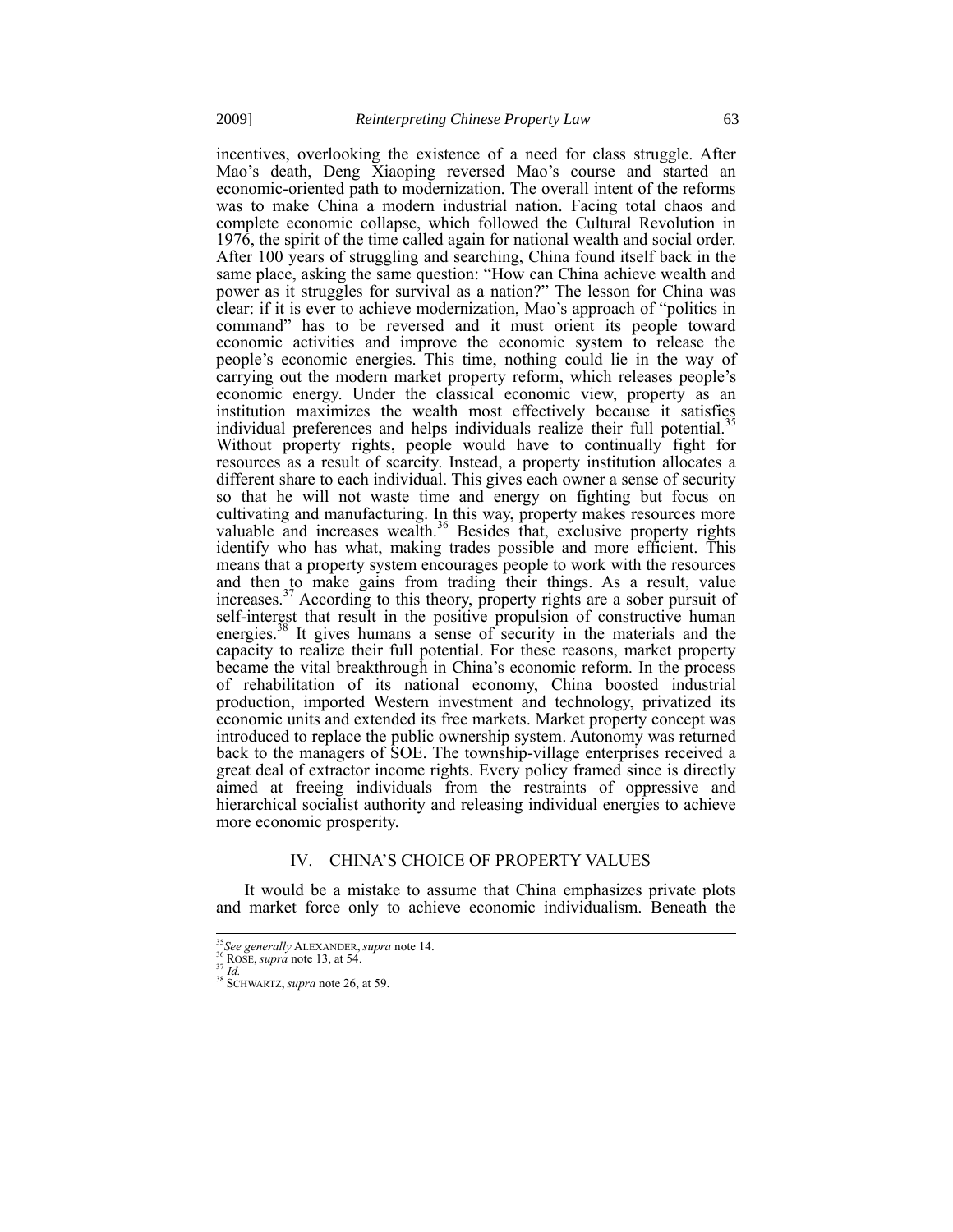property reform, there has been a deeper national concern since the nineteenth century: the collective desire for national wealth and power. China is fully aware of the power of property rights to drive people to maximize their self-interests. They encourage the possibility that individuals may be the beneficiaries in the long run. But, for China, the maximization of individual rights is just a means, not the end. Wealth grows with free competition and through the struggle for survival within the economic sphere. However, all these energies released through a property system are fused and combined in order to serve the wealth and power of the nation state, which must also carry on the struggle for survival on the international stage. Implicitly, the property transformation itself is national prosperity. Every policy, whether household responsibility reforms in rural areas or enterprise reforms separating user-ship from ownership, operates not only to reallocate property rights and redistribute property values based on market transactions, but also carries the familiar preoccupation with national wealth and power. The government continues to have a strong control over the national economy and the social, political order. When the memories from the past last, the determination gets stronger.

In the process of contemporary economic reform, China placed property concepts into its constitutional amendments, the highest legal authority in the land. Until the mid-1980s, public ownership was predominantly believed to be the foundation of the nation. The Constitution of 1982 still insisted that "the basis of the socialist economic system of the PRC is socialist public ownership of the means of production, namely, ownership by the whole people and collective ownership by the working people."<sup>39</sup> Following the changing economic circumstances, the 1988 Constitutional Amendments formally recognized the private sector as a "complement" to the "socialist public economy."<sup>40</sup> The Constitution was further revised to add that during the primary stage of socialism, "individual, private and other non-public economies are major components of the socialist market economy.<sup>541</sup> In addition to raising the status of private ownership, the 1999 Constitutional Amendment introduced the concept of "the primary stage of socialism," $42$  which provides that before true Marxist socialism can be achieved, China must endure a period of market economy. Any form of ownership that meets the criterion of improving social productivity and improving the standard of people's lives should be seen as serving socialism. In the 2004 Constitutional Amendments, individual private property was sanctified to the same inviolable level as public property and language guaranteeing compensation from the state whenever property is expropriated or requisitioned was added. Under Article Ten of the 2004 Constitutional Amendment, "[t]he state may, as needed in the public interest, take over or use citizens' private property in accordance with the law, and give compensation." One may find this proposition strikingly similar to the

<sup>&</sup>lt;sup>39</sup> XIAN FA art. 6 (1982) (P.RC.).<br><sup>40</sup> XIAN FA art. 11 (amended 1988) (P.R.C.).

 $^{41}$   $\overline{Id}$ .

 $42$  XIAN FA art. 6 (amended 1999) (P.R.C).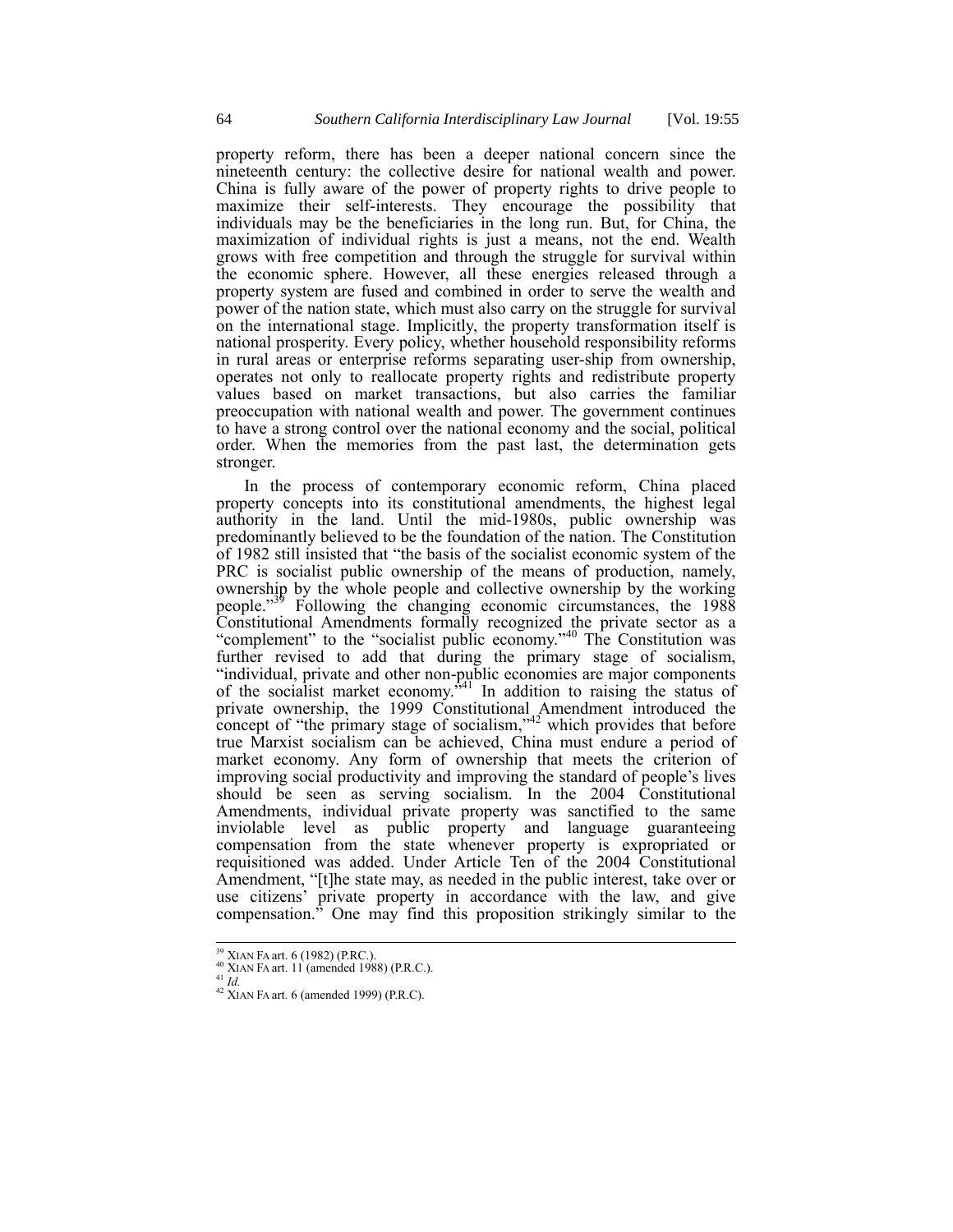Fourteenth Amendment in the United States Constitution. Could one assume China's adoption of the legal language of the Fourteenth Amendment of the United States Constitution would have the same cultural meaning? And would China's legal system advocate the same values as American property law?

Under liberal political theory, private property releases human energy and guarantees personal autonomy. It is natural that personal liberty and property are intimately intertwined. As Michael Kammen pointed out, "liberty and property . . . have usually been understood as complementary values: deprive or deny one, and the other is instantly in jeopardy.<sup>43</sup> In the market private sphere, if the protection of private property creates wealth and prosperity and makes individuals independent and thus capable of selfgovernment, the State should not interfere with property without extraordinary justification. Consequently, private property should diffuse political power and be insulated against government intrusion.<sup>44</sup>

Locke based his theory of limited government on the idea of private property. Locke defined private property as people's "lives, liberties and estates.<sup>5,45</sup> Men have a right to private property by nature, not on the approval of an arbitrary ruler. He argued that men know what natural rights they have by consulting their reason. It follows that nobody is a subject of anyone else, and that everyone has the duty not to harm another in his life, liberty or goods.<sup>46</sup> Because government is created through the consent of men who cannot be supposed to give themselves into slavery, no matter what inconveniences in the state of nature they hope to escape, the only sort of government which rational men could ever intend to set up is a constitutional government to secure their natural rights. A legitimate government is limited, constitutional, non-arbitrary and confined to the regulation and securing of men's property. Property, since Locke, became the quintessential example of rights as boundaries. It has been the symbol and source of a protected sphere into which the state cannot enter.

Private property has shaped the structure of the American political system.<sup>47</sup> The framework of the political institutions and categories are compatible with the security of property. In fact, a fundamental American value is private property, characterized as "a basic individual right secure against encroachment, even by the powers of government."<sup>48</sup> The story of limited government in America begins with private property as the clear limit that private rights impose on the government. Constitutional property rights are intended to protect individuals from the encroachment of government. By protecting property rights, people believe that the general

*Id.* at 227.

<sup>&</sup>lt;sup>43</sup> MICHAEL KAMMEN, SPHERES OF LIBERTY: CHANGING PERCEPTIONS OF LIBERTY IN AMERICAN CULTURE 5 (University of Wisconsin Press, 1986).

LAURA S. UNDERKUFFLER, THE IDEA OF PROPERTY: ITS MEANING AND POWER 142 (Oxford University Press 2003).

<sup>45</sup> *See generally* LOCKE, *supra* note 4.

<sup>&</sup>lt;sup>46</sup> *Id.* at II, section123, 168.

<sup>47</sup> *See generally* Nedelsky, *supra* note 17. In this book, Professor Nedelsky suggests that American constitutional history from 1787 to 1937 has been one long story of property as market property and property is the wall between private preference and the public weal.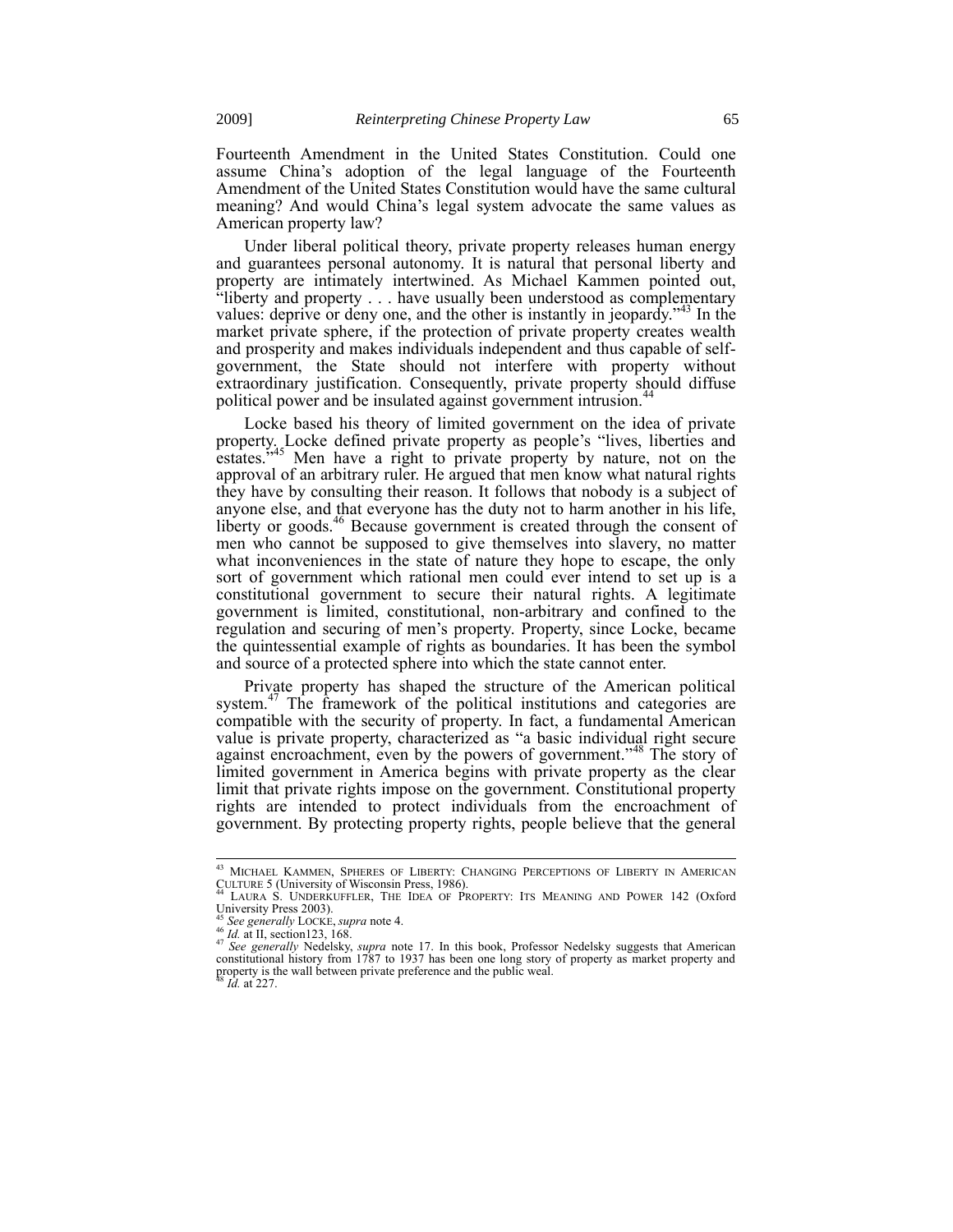rights of personal freedom and political liberty are protected from tyrannical exercises of government power.<sup>49</sup> It has been suggested that the lack of protection of property was part of the larger problem of unprotected minority rights; property was essential to the people's liberty.<sup>50</sup> Based upon this familiar image of Lockean property theory, the constitutional protection of property in the Fourteenth Amendment<sup>51</sup> is seen as a classic example of negative law: it provides individual protection from the claims of others, in particular from state action, as opposed to positive law which requires state action.<sup>52</sup> A.J. Der Walt wrote that the American Takings Clause "is a classic example of property clause cast in . . . [the liberal] mould, providing constitutional protection for . . . property as the parameter[] of personal freedom and individuality."<sup>53</sup>

Despite the language similarity, China's 2004 Constitutional Amendment does not provide the same fortress for individual liberty from government attack as the American Fourteenth Amendment. On the contrary, today, the greatest systemic threats to Chinese private property rights are government land takings.

In rural areas, the Household Responsibility System decentralizes state authority in management and privatized production.<sup>54</sup> However, peasants in China still cannot own land individually, because all rural land is owned by collectives. Flowing from this system of ownership, transferability is not allowed by individuals. The peasants are not allowed to sell or purchase land. Another limitation on the peasants' rights is that rural land use rights are restricted to farm use only. Any commercial developments on the rural land are prohibited.<sup>55</sup> The law does not stipulate a relationship between collectives and peasants for rural land. This ambiguity allows the government to acquire land in the disguise of "public interest" and sell it to commercial developers at a high price. This becomes a major revenue source for local governments, which leave peasants with very little compensation. Reportedly, illegal takings are the primary cause of widespread social unrest in China's countryside. The official organ of the Party estimated that of the 23,000 rural mass protests in 2006, over half were due to illegal land seizures or expropriation. A report from the Ministry of Labor and Social Security stated that forty million farmers lost

 $\overline{a}$ 

<sup>49</sup> UNDERKUFFLER, *supra* note 44, at 139.

<sup>&</sup>lt;sup>50</sup> See generally Nedelsky, *supra* note 17. Morris tied property rights directly to individual freedom. He was able to identify government interference as a fundamental violation of individual liberty. Wilson suggested that the use of property was an element of freedom and that property could provide a sphere of freedom from the power of others and from power of state.<br><sup>51</sup> U.S. CONST. amend. V.

<sup>52</sup> UNDERKUFFLER, *supra* note 44, at 138.

<sup>&</sup>lt;sup>53</sup> A.J.van der Walt, *Property Rights, Land Rights, and Environmental Rights, in* RIGHTS AND CONSTITUTIONALISM, THE NEW SOUTH AFRICAN LEGAL ORDER 461 (David van Wyk, et al. eds.,  $Qx$  ford Univ. Press 1996).

VOHRA, *supra* note 24, at 266.

<sup>&</sup>lt;sup>55</sup> The reason of limitations lies in the increasing rural migrations to the cities. The government worries the farmers are apt to sell all their land for short term benefits and then move into the cities for new opportunities, if they are allowed to do so. As more and more farmers migrate to cities, the urban unemployment would and has become a serious problem. When cities can no longer sustain the growing rural migrations, farmers can always return to their land. Otherwise, they will lose all the means to make their living which could cause a major social unrest because peasants consist of around 60 percent of Chinese population.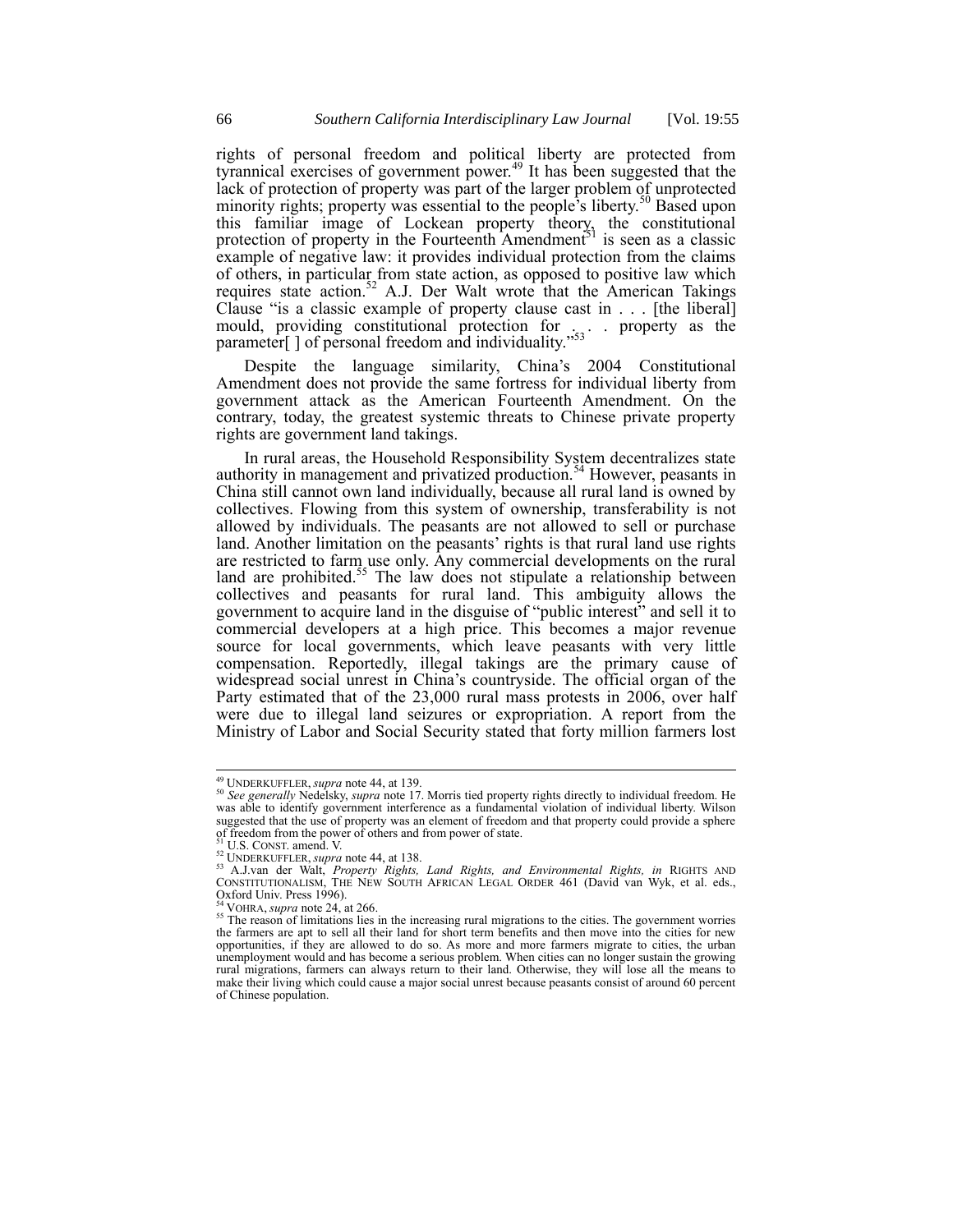their land over the past decade and another fifteen million will suffer the same fate in the next five years.<sup>56</sup>

The urban land takings are equally serious. In the city, all land is stateowned. Since at least 1988, Chinese law has recognized that a private party may have a right to use land owned by the government in a way that creates a valuable market commodity. This is called "granted land use right." 57 This "granted land use right" for housing can last up to seventy years and for industrial, public and commercial purposes can last up to 50 years. The State can not take the land away within the contract term except under circumstances when the land is for public use. If the government sought to take property away for public interest, the holder of the right was entitled to compensation for the loss of the right. Again, there are the same kinds of ambiguities in the laws. First, the definition of public interest has never been formally defined. Second, the law does not specify, in detail, how to compensate those being deprived of land. Due to the lack of clarity in property law, the government is not required to satisfy any administrative or judicial test for "public interest" in order to exercise the power of eminent domain. Local governments have virtually unlimited discretion to approve a site for redevelopment and order the existing occupant to make way for new investors. Urban "Demolition and relocation," or Chai Qian, new real of the location cause of public disertification in recent vectors emerged as the leading cause of public dissatisfaction in recent years.<sup>3</sup> Beijing and Shanghai alone have evicted about four million residents for urban redevelopment.<sup>59</sup>

Though the language in the American Takings Clause is remarkably similar to Article Ten of China's Constitutional Amendment, the application and meaning of these two passages are totally different in their respective social contexts. The explanation might be that the legal order is more than a series of inscribed words. It is the result of a series of values beliefs, social structures, and power struggles. When the words cross boundaries, the host culture interprets them according to its own moral beliefs and the standards of its own cultural integrity. In this scenario, China transplants an American-style takings clause into its property system, but China is not just transplanting the language from America, it is also alluding to the Chinese legal experience.<sup>60</sup> It deliberately leaves out the qualification of property as the guard of individual liberty and embraces only market property as wealth maximization. Despite the language resemblance, the meaning of Chinese property law differs from its counterpart and is inescapably tied to the specific Chinese cultural and historical disposition. The overriding concern in China is national wealth and power and there is no exception in its property reform.

-

 $56$  Chinese Agency Comments on Rural Land Rights Issue, BBC MONITORING INT'L REPORTS (P.R.C.), Sept. 1, 2006, *available at* LEXIS.

<sup>57</sup> RANDOLPH & JIANBO, *supra* note 19, at 125–157.

<sup>58</sup> Katherine Wilhelm, *Rethinking Property Rights in Urban China*, 9 UCLA J. INT'L. & FOREIGN AFF. 227 (2004). <sup>59</sup> *See Old District Rebuilding in Shanghai Benefits 2.5 M Households*, XINHUA NEWS AGENCY, Aug. 9,

<sup>2003;</sup> *Desperate Measures: China's Forced Relocations*, THE ECONOMIST, Oct. 11, 2003, at 69. <sup>60</sup> *See generally* Pierre Legrand, *The Impossibility of Legal Transplants*, 4 MAASTRICHT J. OF EUR. AND

COMP. L. 111 (1997).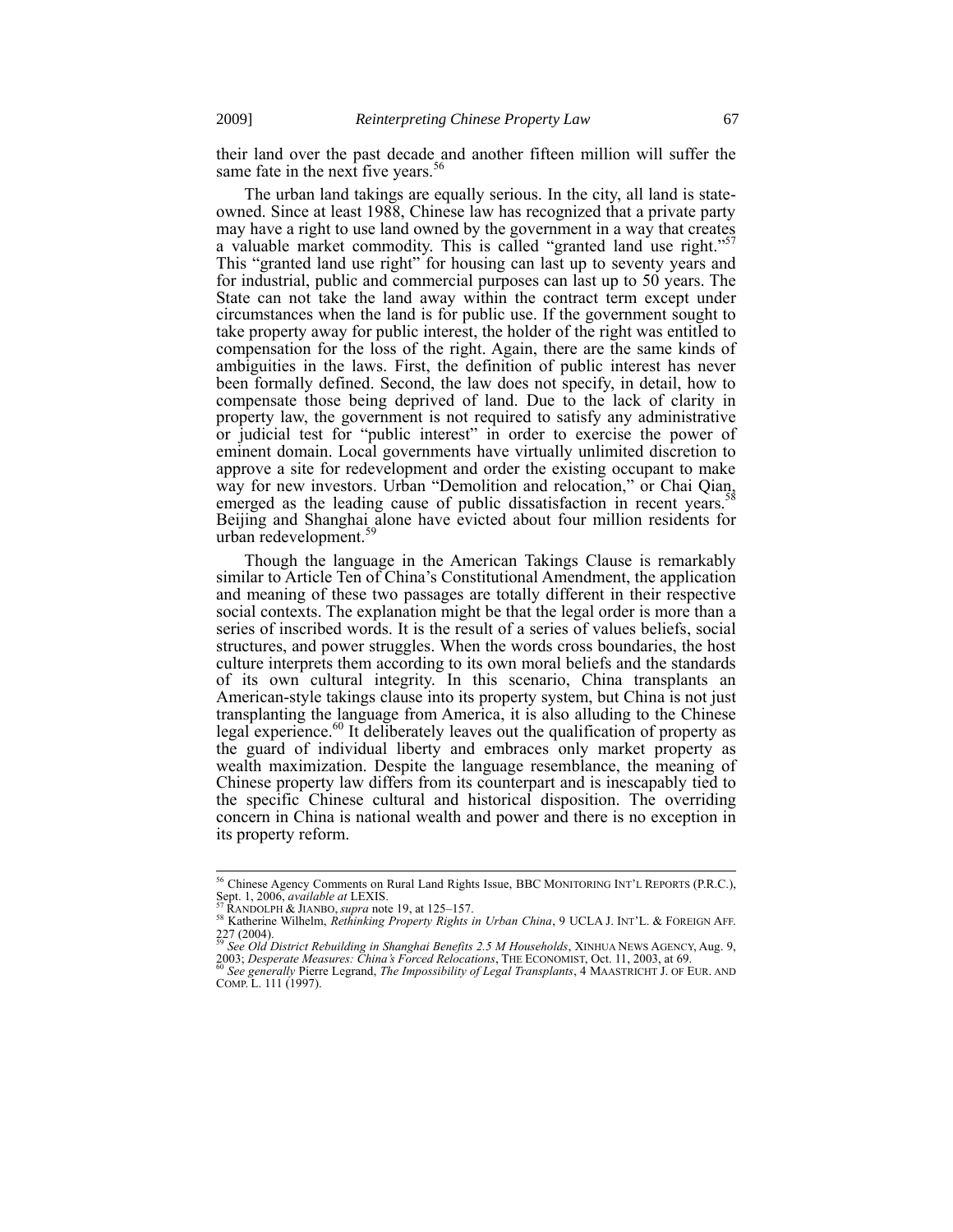China realized if it wanted to achieve the status of a powerful, modern state in the world, it had to commit itself to the pursuit of national wealth and power. Every value was judged as means toward the attainment of that goal. As one scholar has written:

Where the commitment to the preservation and advancement of the societal entity known as the

nation takes priority over commitment to all other values and beliefs, where other values and

beliefs are judged in terms of their relevance to this end rather than vice versa, nationalism in a

precise sense is already on the scene.<sup>61</sup>

For more than a century, the Chinese were preoccupied with an overwhelming anxiety concerning the survival and revival of the State. Within this social context, China began its long process of modernization. The Communist Revolution was fueled by nationalist sentiments. The contemporary economic reform was also rooted in China's eagerness for national power. It is against this background that the changes in its property institution must be judged. Will it preserve and strengthen the nation-state? The property reform was designed to reallocate resources following the market rule. But maximizing wealth and enlarging the state's power must serve as the ultimate justification for the privatization of property rights. Thus, property rights as a manifestation of individual liberty are not appreciated in China. The welfare of Chinese individuals is never an end; the duty of the Chinese individual is not to any fixed values of property rights, but to the survival and growth of China of which the individual is a part. $62$  Privatization is not to the benefit of Chinese people, but one of the instruments to achieve national power.

To a degree, this explains why the State retains absolute land ownership from which all other rights are derived. This authoritarian nature of property rights allows the government and investors to largely avoid bargaining costs and tedious procedures in procuring the land, thereby promoting investments and economic growth. The procurement of land in a well-defined property rights system usually involves a long procedure of negotiations, bargaining and hearings. The different interest groups provide a system of checks and balances for each other. The prolonged negotiation process hampers development. China's informal property rights system makes it much easier to complete land transactions because it reduces the efforts necessary to balance conflicting interests held by different interest groups.<sup>63</sup> For example, in the process of building Three-Gorges Dam and hosting the Beijing Olympic Games, China's government vacated residences and procured land with almost unimpeded speed and significantly reduced bargaining costs,<sup>64</sup> of course, at the cost of individual rights. Another concern related to the property system is social stability.

<sup>61</sup> SCHWARTZ, *supra* note 26, at 19.

 $62 \tilde{Id}$ . at 57.

<sup>63</sup> Zhang Xiaobo, *Asymmetric Property Rights in China's Economic Growth,* 33 WM. MITCHELL L.REV. 567 (2007). <sup>64</sup> *Id.* at 574.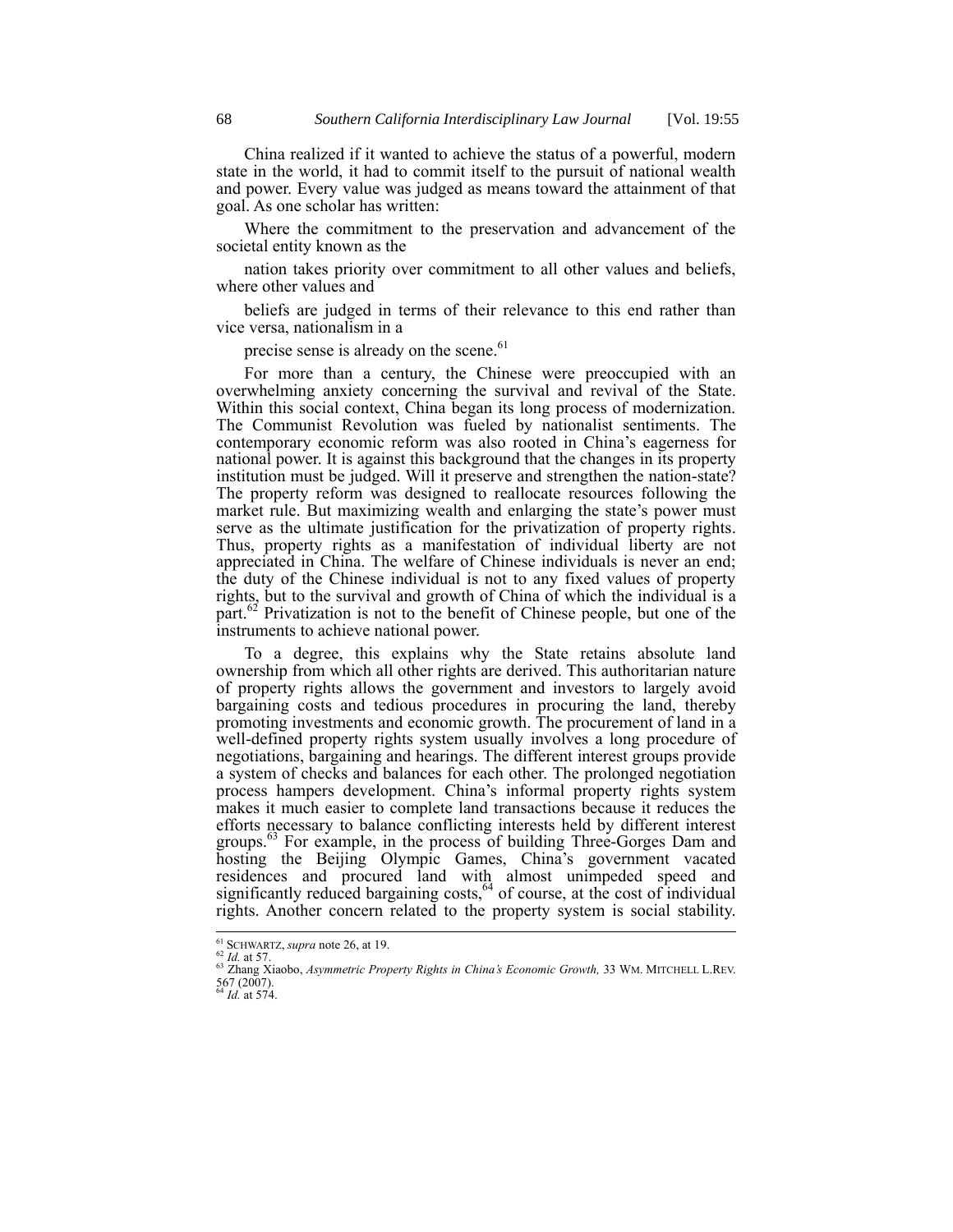Since the Chinese are concerned with maximizing their wealth, stability is a necessary precondition for economic growth. Looking back in history, popular uprisings, like in Taiping in the nineteenth century and by the Red Guards during the Cultural Revolution, plunged China into bloody turmoil. The Chinese became keenly aware of the dangers of chaos; thus, it became more important for the Chinese to maintain social order than to define individual property rights. More emphasis is placed on creating a stable and business-friendly investment environment than on clarifying property rights. Strong regional protection for investors' rights together with weak protection of individual rights lowers the cost of doing business.<sup>65</sup> The authoritarian regime provides powerful control over social unrest and social dissent in order to achieve national stability for economic growth.

Precisely because Chinese focus is never on the individual but on the national economic performance, the sharp tension between individual interests and the aggressive rivalry of states does not make an impression on them. For the Chinese, the property institution liberates the energies of the individual, then consolidates these energies in the interests of the state.<sup>66</sup> Government organization, such as that found in the property institution, channels the individuals' energy toward constructive goals. Thus, individual interest and national power mutually reinforce each other.<sup>67</sup> The detachment between government and property institutions in China positively affects both individual enterprise and government organization. While the individual enterprise creates the energy, the consolidation of these individual energies in organizations enhances these energies and serves the ultimate goal of enlarging state power. The dichotomy between the individual right and state power is never a big concern in China.

There is another reason why Chinese intellectuals believe the state can channel the individual energy toward a more productive goal. Due to the repressive authoritarianism of China's past, the ruling class believes China failed to encourage the creative energies of the people and that they do not have the capacity for self-government.<sup>68</sup> Traditionally, the Chinese had always placed a high value on strong, paternalistic leadership that could protect, nurture and look after the needs of the people and maintain the established pattern of hierarchical human relationships. The people readily offered their loyalty and obedience to such a leadership. In the nineteenth century and early twentieth century Chinese nationalism rose as a response to the threat of the West and demanded an even stronger state. This demand in turn allowed Chinese politics to turn left and endowed the single-party authoritarian governments of the Communist Party. Most of the intelligentsia supported, rather than condemned, this development. They believed in the unchallenged power of the state, stable state structures,

<sup>65</sup> *Id.* at 578.

<sup>66</sup> SCHWARTZ, *supra* note 26, at 79.

<sup>67</sup> SCHWARTZ, *supra* note 26, at 75.

<sup>&</sup>lt;sup>68</sup> Liang Qichao argued, "in the present state the Chinese people can only be united by an authoritarian government. The spirit of the people today is still unenlightened and we must first rely on the power of the sovereign to change it." *See* LIANG QICHAO, XIN MIN SHUO (Discourse on the New Citizen), *in* YIN-PING-SHIH WEN-CHI (A collection of writings form the Ice-Drinker's Studio) 14:13 (1916).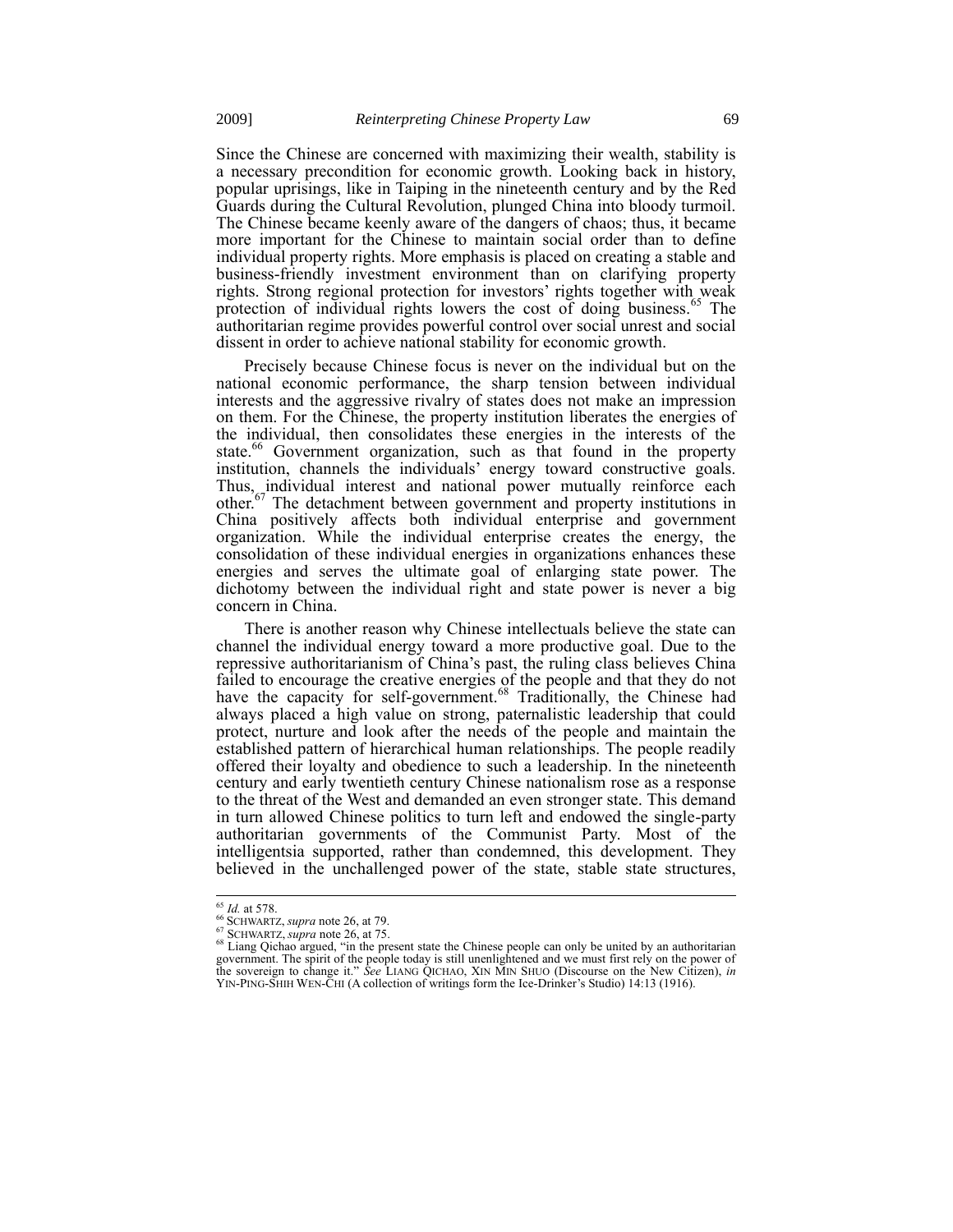authority vested in the managerial class, monetary incentives, and elitist technocrats as key elements in achieving modernization of the State. Hence, at present, it is understood that it is better to let the government take charge of the property system. The government will educate the people, allocate the property rights and find the most efficient way to use them. After all, the Communist Leadership does not completely divest itself of the traditional paternalistic character.

It is not at all surprising that the Chinese government, which made all the changes in the property system toward privatization, did not give up its ownership control of the property institution. Deng's new philosophic guideline for China's reform and modernization known as Deng Xiaoping Theory, $69$  tried to reconcile economic pragmatism with an authoritarian state, and appeared to have accomplished the impossible: accelerating market economy while upholding stronger state control. His successor Chinese Communist Party ("CCP") General Secretary Jiang Zeming worked within Deng Xiaoping Theory. In his speech at the Fifteenth CCP National Congress, Jiang Zeming said that "any form of ownership that meets the criterion of raising productivity, living standards and the strength of the nation can and should be used to serve us.<sup>370</sup> It was widely accepted that the Communist Party of China could stay in power only if it delivered on economic growth and national prosperity. The welfare of the individual through property rights is always overshadowed by the more immediate concern with state interests. Property rights are called forth to set up the process of national modernization. Privatizing property serves the end of national wealth maximization, $\frac{1}{1}$  while its function for increasing individual liberty falls away. It is fair to conclude that Chinese property reform is only a means to the advancement of the State's wealth and power.<sup>7</sup>

#### V. CONCLUSION

We are all children of the past. The distinctive property systems we are operating today can be best understood in their own historical experience. A parallel exists in the Chinese property system between belief in material incentives and skepticism about individualism. China's property rights are deeply rooted in the goal of national wealth and power. It is impossible to understand the true nature of the contemporary Chinese property institution without considering this ideological force behind it. It is the explosive mixture of a long-frustrated desire of national revival and the new possibility of thought and institutions brought by the West that has propelled China's transformation.

A system of property rights is more than a device or mechanism; it is an intricate web of experiences and hopes. It defines each person in relation to other people and it shapes the social structures. What it defines and the

<sup>69</sup> *See generally* SELECTED WORKS OF DENG XIAOPING (The Bureau for the Compilation and Translation of Works of Marx, Engels, Lenin and Stalin Under the Central Committee of the Communist Party of China trans., 1984). <sup>70</sup> Mark O'Neill, *Privatisation Drive Contrary to Socialist Principles*, S. CHINA MORNING POST, Sept

<sup>15, 1997,</sup> at 7. <sup>71</sup> SCHWARTZ, *supra* note 26, at 117.

<sup>72</sup> *Id.* at 121.